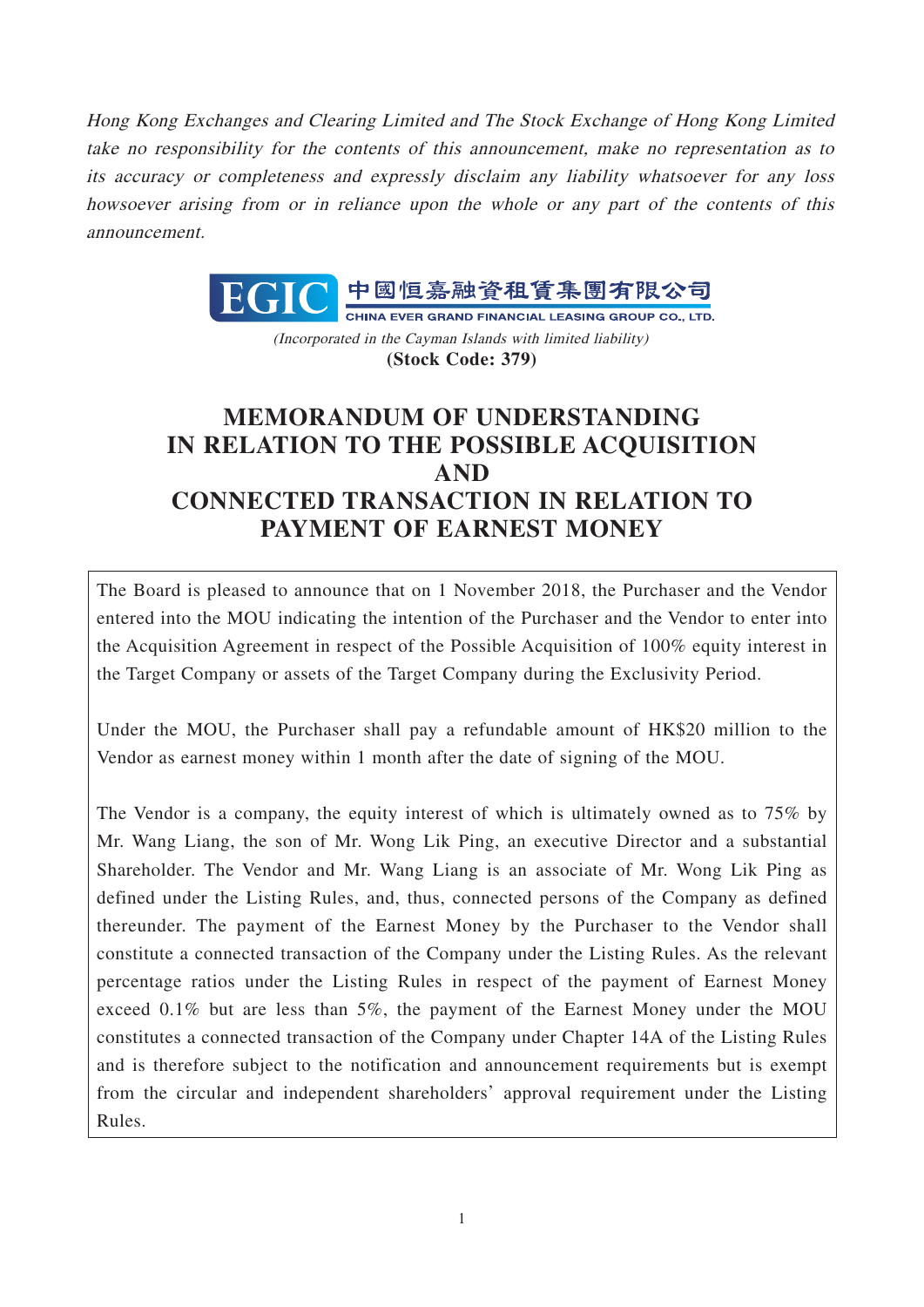**The Possible Acquisition is subject to the entering into of the Acquisition Agreement by the Purchaser and the Vendor and conditional upon the fulfillment of certain conditions as set out in paragraph "Conditions precedent" of this announcement. The Possible Acquisition therefore may or may not proceed. The Company will publish an announcement in compliance with the Listing Rules as when and appropriate. Shareholders and potential investors of the Company are advised to exercise caution when dealing in the shares of the Company.**

# **THE MOU**

The Board is pleased to announce that on 1 November 2018, the Purchaser and the Vendor entered into the MOU indicating the intention of the Purchaser and the Vendor to enter into the Acquisition Agreement in respect of the Possible Acquisition of 100% equity interest in the Target Company or assets of the Target Company during the Exclusivity Period. The principal terms of the MOU are as follows:

#### **Target Company**

The Target Company is a limited liability company established in the PRC. It is principally engaged in the research and studies and design of industrial biotechnology products, the wholesale of food additives and the provision of technology consultation services. The major assets owned by the Target Company include properties located in Shanghai, the PRC, facilities and equipment used for research and studies of biotechnology, trademarks and patents.

#### **Consideration and Earnest Money**

While the final amount of the consideration of the Possible Acquisition is yet to be agreed between the Vendor and the Purchaser, pursuant to the MOU, the Vendor and the Purchaser intended that the consideration of the Possible Acquisition will be determined with reference to various factors to be mutually agreed by the Purchaser and the Vendor, including but not limited to valuation to the assets owned by the Target Company, financial status of the Target Company and/or future prospect of the business of the Target Company. The amount and method of payment of the consideration once agreed will be set forth in the Acquisition Agreement.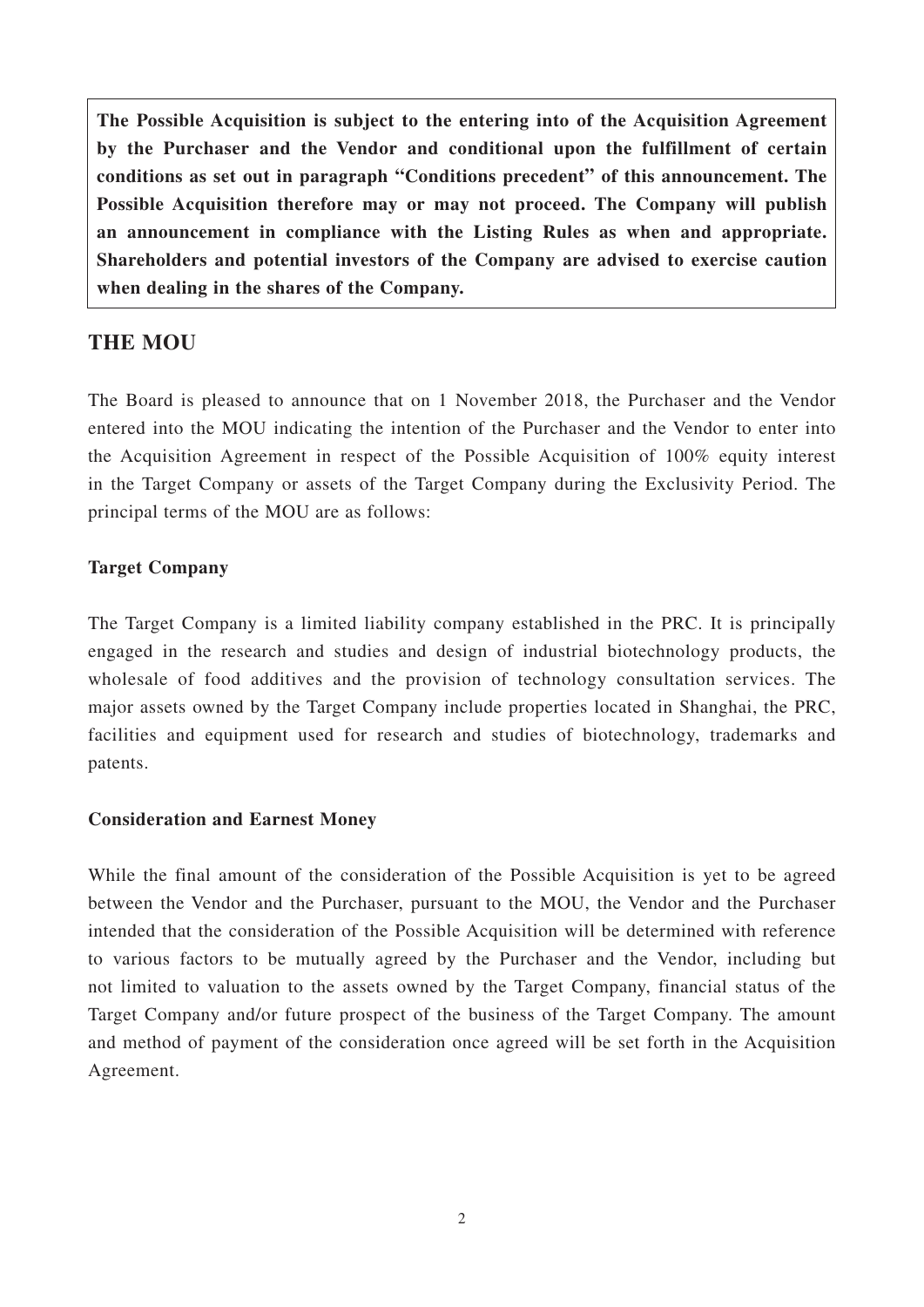Within 1 month upon signing of the MOU, the Purchaser shall pay a sum of HK\$20,000,000, being the earnest money of the Possible Acquisition (the "**Earnest Money**"), in cash to the Vendor. In the event the Acquisition Agreement is entered into by the Purchaser and the Vendor, the Earnest Money would become the part payment of the consideration for the Possible Acquisition. The amount of Earnest Money was determined after arm's length negotiations between the parties after having considered the financial information and the assets of the Target Company, the asset value of the Target Company and the refundable nature of the Earnest Money. The Company intends to finance the Earnest Money by its internal resources.

The Earnest Money is without collateral. If the Possible Acquisition is not entered into by the Vendor and the Purchaser during the Exclusivity Period, the Earnest Money shall be refunded to the Purchaser within 1 month upon the expiry of the Exclusivity Period.

#### **Conditions precedent**

Completion of the Possible Acquisition is conditional upon the fulfilment or waiver of conditions precedent including, among other things, (a) the Purchaser has completed the necessary due diligence and satisfied with the results; and (b) the obtain of the necessary approvals and permits by the Company in compliance with the Listing Rules and other applicable laws and regulations.

#### **Exclusive period**

The MOU shall remain in effect for a term of 12 months from the date of the MOU. The Vendor have agreed that they shall not engage in any discussion, negotiation or arrangement or enter into any agreement in relation to the disposal of the Target Company (including its business and assets) with any other party during the Exclusivity Period, and the Exclusivity Period may be extended upon written agreement of the Vendor and the Purchaser.

If the Acquisition Agreement is entered into between the Vendor (or the Target Company as procured by the Vendor in the event that assets of the Target Company would be acquired by the Purchaser) and the Purchaser (or any affiliated party nominated by the Purchaser) within the Exclusivity Period, the MOU shall be terminated and cease to have effect.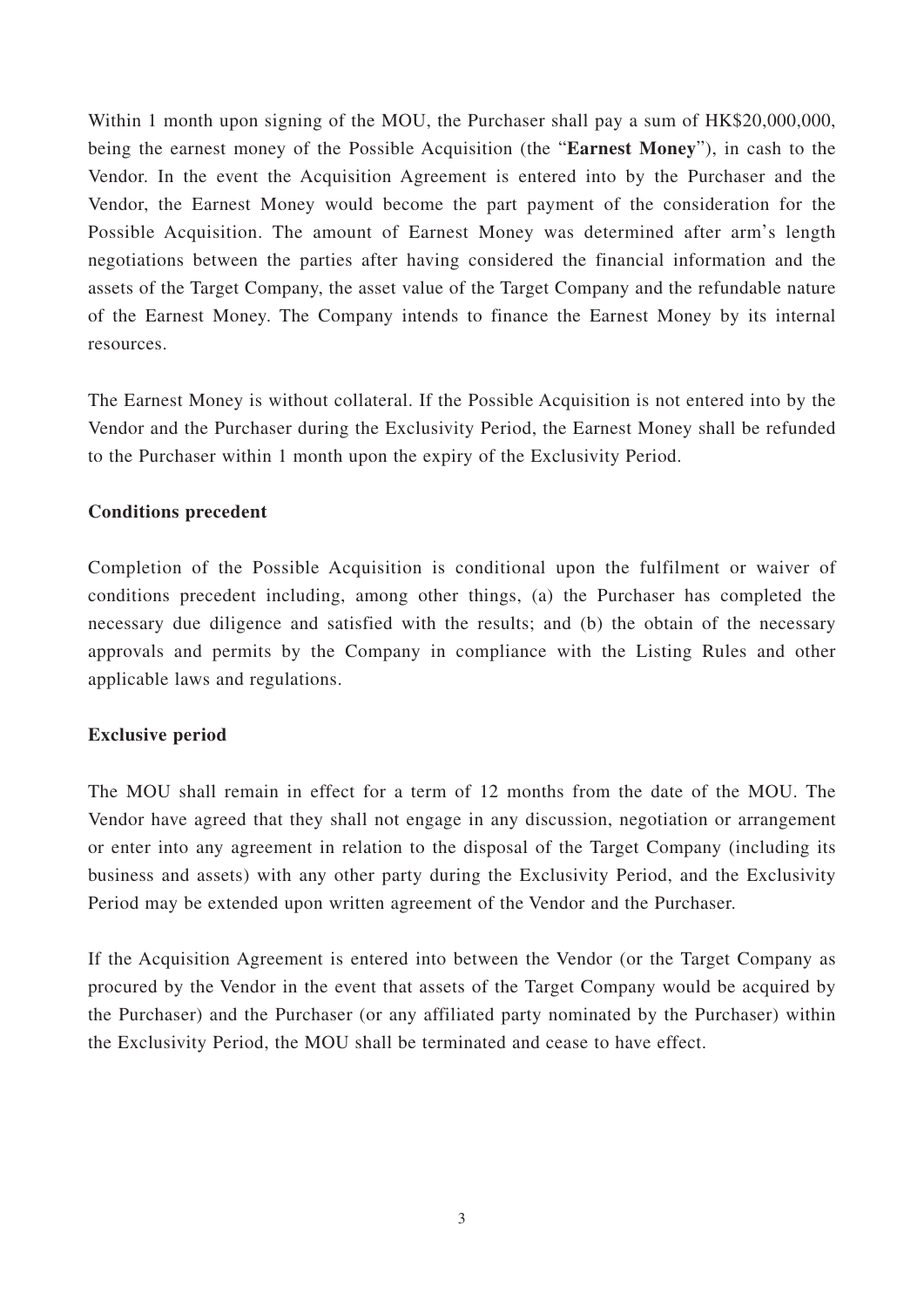Save for the terms in relation to confidentiality, the payment of Earnest Money, exclusivity, term, expenses and governing laws contained in the MOU, the MOU is not legally binding or enforceable.

### **INFORMATION OF THE VENDOR**

The Vendor is an investment holding company, the equity interest of which is ultimately owned as to 75% by Mr. Wang Liang, the son of Mr. Wong Lik Ping, an executive Director and a substantial Shareholder. Therefore, Mr. Wang Liang and the Vendor are associates of Mr. Wong Lik Ping as defined under the Listing Rules. The remaining 25% equity interest of the Vendor is ultimately owned by an Independent Third Party.

# **REASONS AND BENEFITS FOR THE POSSIBLE ACQUISITION**

The principal business of the Group comprises (i) finance lease; (ii) investment in terminal and logistics services business; (iii) trading of equity securities; (iv) money lending business; and (v) manufacturing of food additives. The Purchaser, which is an indirectly wholly-owned subsidiary of the Company, is an investment holding company.

The Group is committed to seek business opportunities and intends to acquire high quality business with good potential for expansion of the Group's business in order to diversify the Group's income stream and enhance Shareholders' value. Given that the Target Company is engaged in, among others, the wholesale of food addictives and the research and studies and design of industrial biotechnology products, the Board considers the Possible Acquisition and the entering into of the Acquisition Agreement could help to further diversify the Group's business and will expand and create synergy effect with the Group's existing food addictives business. The Directors consider that the MOU and the payment of the Earnest Money can secure the exclusive negotiation right of the Group in relation to the Possible Acquisition during the Exclusivity Period.

The Board (including the independent non-executive Directors) considers the terms of the MOU and the payment of the Earnest Money are fair and reasonable and are entered into on normal commercial terms and in the interests of the Group and its shareholders as a whole.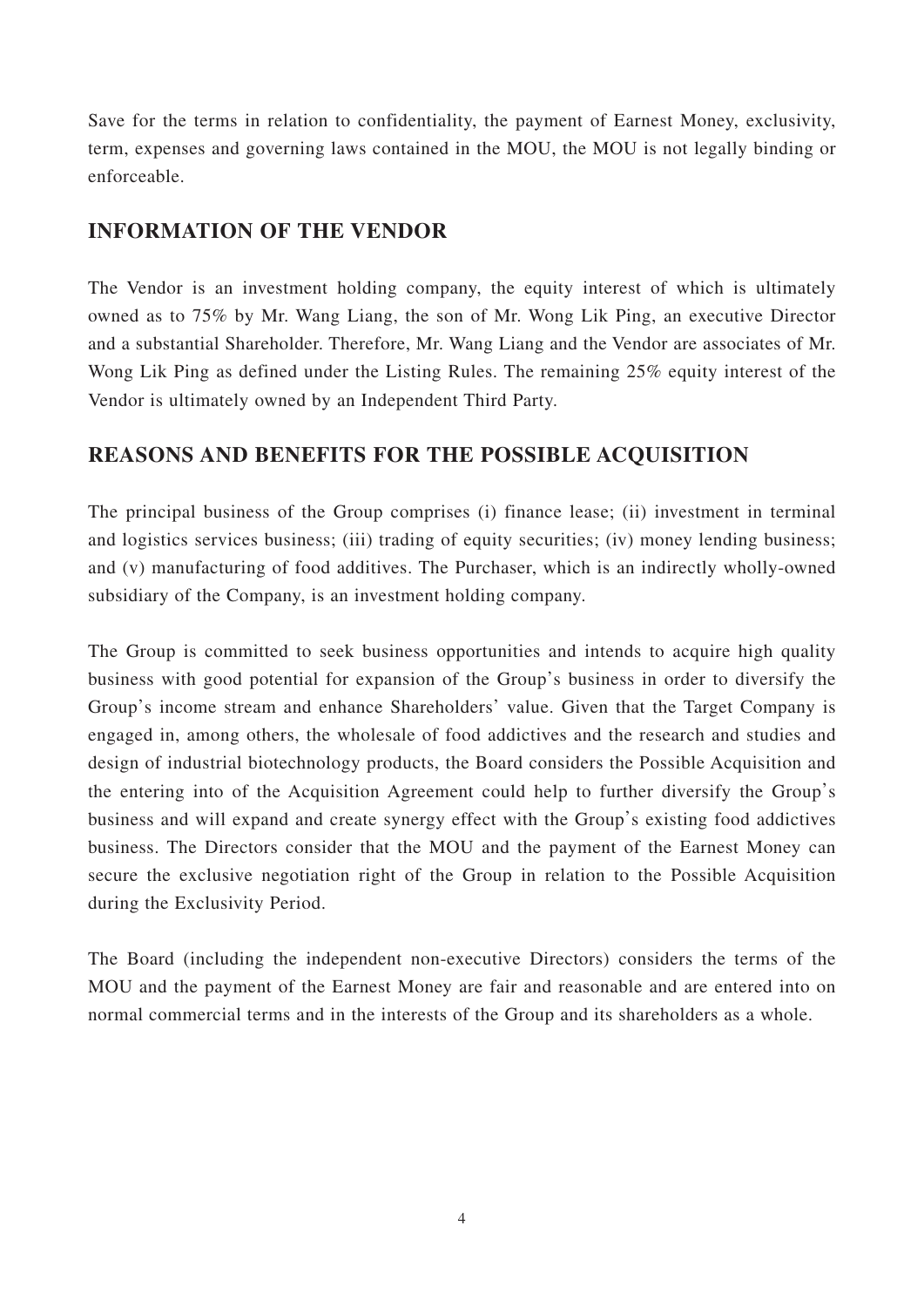### **IMPLICATIONS UNDER THE LISTING RULES**

The Vendor is a connected person of the Company as defined the Listing Rules. The payment of the Earnest Money by the Purchaser to the Vendor shall constitute a connected transaction of the Company under the Listing Rules. As the relevant percentage ratios under the Listing Rules in respect of the payment of Earnest Money exceed 0.1% but are less than 5%, the payment of the Earnest Money under the MOU constitutes a connected transaction of the Company under Chapter 14A of the Listing Rules and is therefore subject to the notification and announcement requirements but is exempt from the circular and independent shareholders' approval requirement under the Listing Rules.

Mr. Wong Lik Ping has abstained from voting on the relevant resolutions of the Board in accordance with the articles of association of the Company. Other than Mr. Wong Lik Ping, none of the other Directors is required to abstain from voting on the relevant resolution of the Board.

### **GENERAL**

**The Possible Acquisition is subject to the entering into of the Acquisition Agreement by the Purchaser and the Vendor and conditional upon the fulfillment of certain conditions as set out in paragraph "Conditions precedent" of this announcement. The Possible Acquisition therefore may or may not proceed. The Company will publish an announcement in compliance with the Listing Rules as when and appropriate. Shareholders and potential investors of the Company are advised to exercise caution when dealing in the shares of the Company.**

### **DEFINITIONS**

In this announcement the following expressions shall have the following meanings, unless the context otherwise requires:

"Acquisition Agreement" the formal sale and purchase agreement in relation to the Possible Acquisition which may be entered into by the Vendor (or the Target Company as procured by the Vendor in the event that assets of the Target Company would be acquired by the Purchaser) and the Purchaser (or any affiliated party nominated by the Purchaser)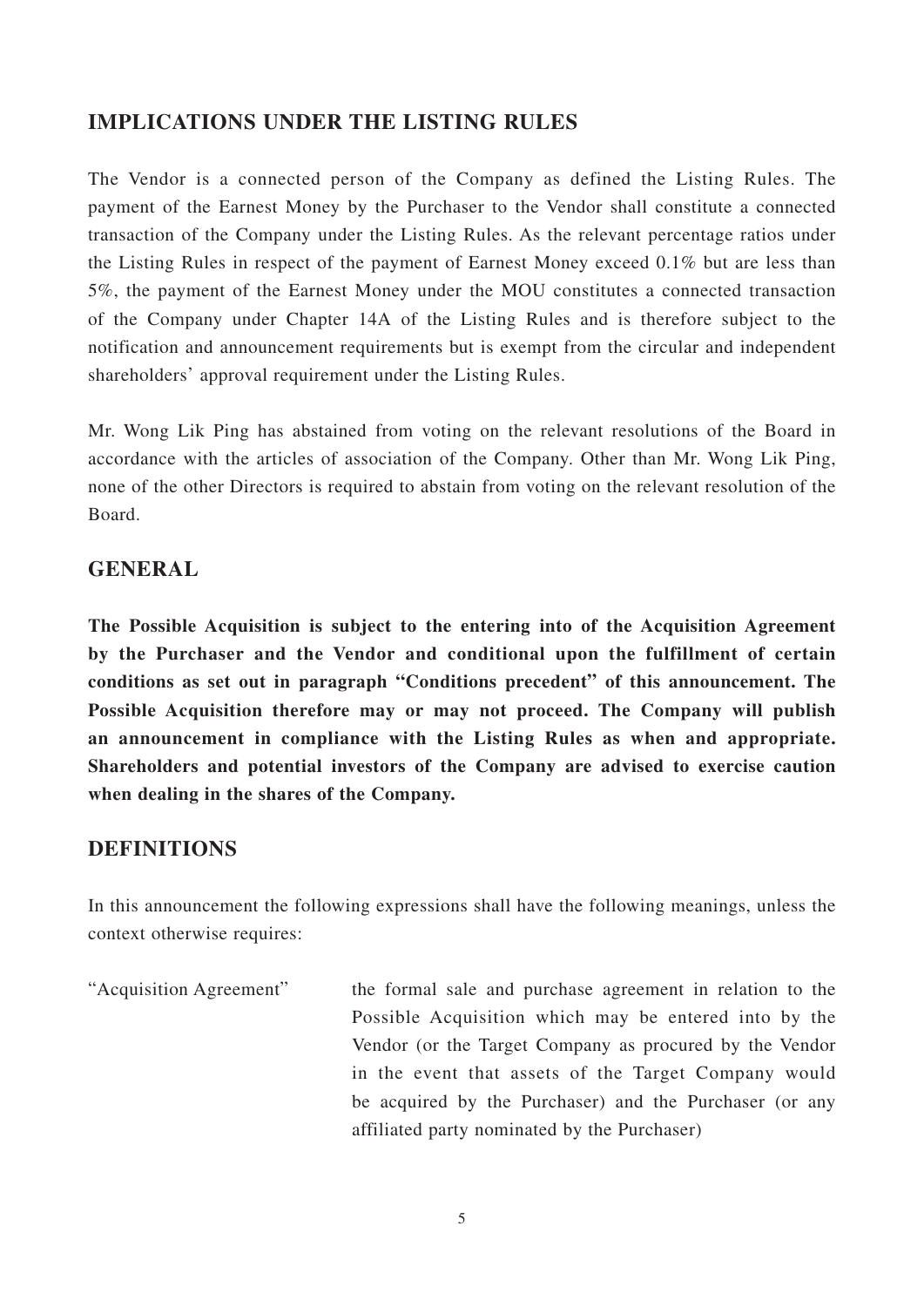| "Board"                   | the board of Directors                                                                                                                                                                                                                                                                       |
|---------------------------|----------------------------------------------------------------------------------------------------------------------------------------------------------------------------------------------------------------------------------------------------------------------------------------------|
| "Company"                 | China Ever Grand Financial Leasing Group Co., Ltd., a<br>company incorporated in the Cayman Islands whose shares<br>are listed and traded on the Stock Exchange                                                                                                                              |
| "connected person"        | has the meaning ascribed to it under the Listing Rules                                                                                                                                                                                                                                       |
| " $Directory$ "           | the director(s) of the Company                                                                                                                                                                                                                                                               |
| "Exclusivity Period"      | a term of 12 months from the date of the MOU                                                                                                                                                                                                                                                 |
| "Group"                   | the Company and its subsidiaries                                                                                                                                                                                                                                                             |
| "Independent Third Party" | any person or company and its ultimate beneficial owner(s),<br>to the best of the Directors' knowledge, information and<br>belief having made all reasonable enquires, are third parties<br>independent of the Company and its connected persons and<br>not connected persons of the Company |
| "Listing Rules"           | the Rules Governing the Listing of Securities on the Stock<br>Exchange                                                                                                                                                                                                                       |
| "MOU"                     | a memorandum of understanding dated 1 November 2018<br>entered into between the Purchaser and the Vendor in<br>relation to the Possible Acquisition                                                                                                                                          |
| "Possible Acquisition"    | the possible acquisition of 100% equity interest in the Target<br>Company or assets of the Target Company by the Purchaser<br>from the Vendor as set out in the MOU                                                                                                                          |
| "PRC"                     | the People's Republic of China                                                                                                                                                                                                                                                               |
| "Purchaser"               | High Grace Holdings Limited (高優集團限公司), a<br>company incorporated in Hong Kong with limited liability<br>in 2017 and an indirectly wholly-owned subsidiary of the<br>Company                                                                                                                  |